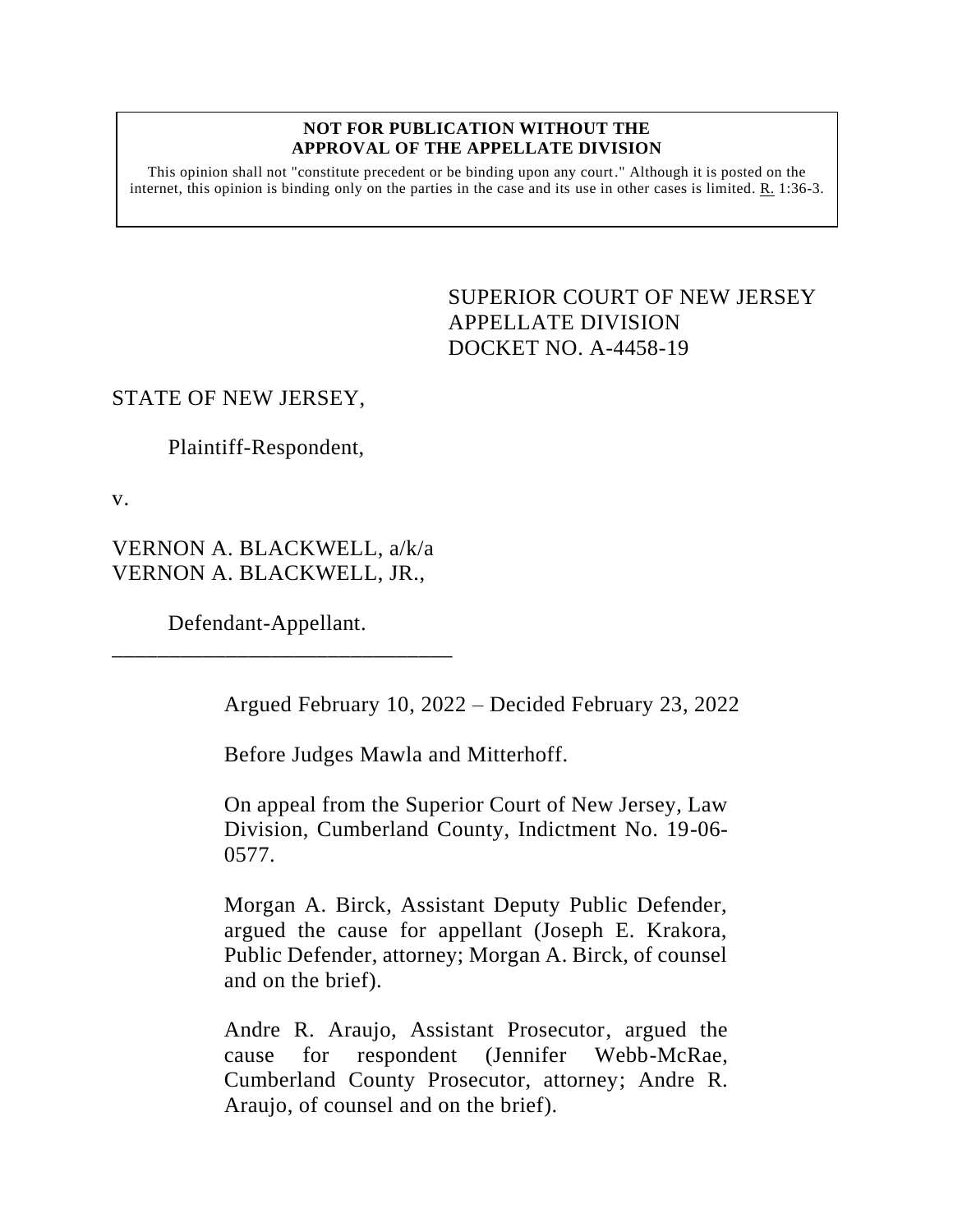### PER CURIAM

Defendant Vernon Blackwell appeals from an April 21, 2020 judgment of conviction sentencing him to eight years of incarceration with a four-year parole disqualifier for possession of a controlled dangerous substance (CDS) with intent to distribute and unlawful possession of a handgun. He argues that the trial judge improperly denied his motion to suppress because the police lacked probable cause when they arrested him and searched his person. He also argues that the trial judge did not conduct the necessary qualitative analysis of the aggravating factors during sentencing, requiring reversal. We affirm.

On the night of January 3, 2019, New Jersey State Police Officers of the Metro South unit were working as a "proactive unit . . . look[ing] to suppress violent crime[]" and conducting surveillance in the area of North High Street and Mulberry Street in Millville. The area was known to police officers as a high crime area. About a month prior, Officer Tyler Norton received information from two confidential informants (CIs) that a man named Carlton Goldsboro, whose street name was "Loyal," was selling large quantities of drugs from his apartment located above High Street and Mulberry Street. Officer Norton relied on these CIs in the past, and they had proven to be credible. The CIs explained that other drug dealers in the area would replenish, or "re-up,"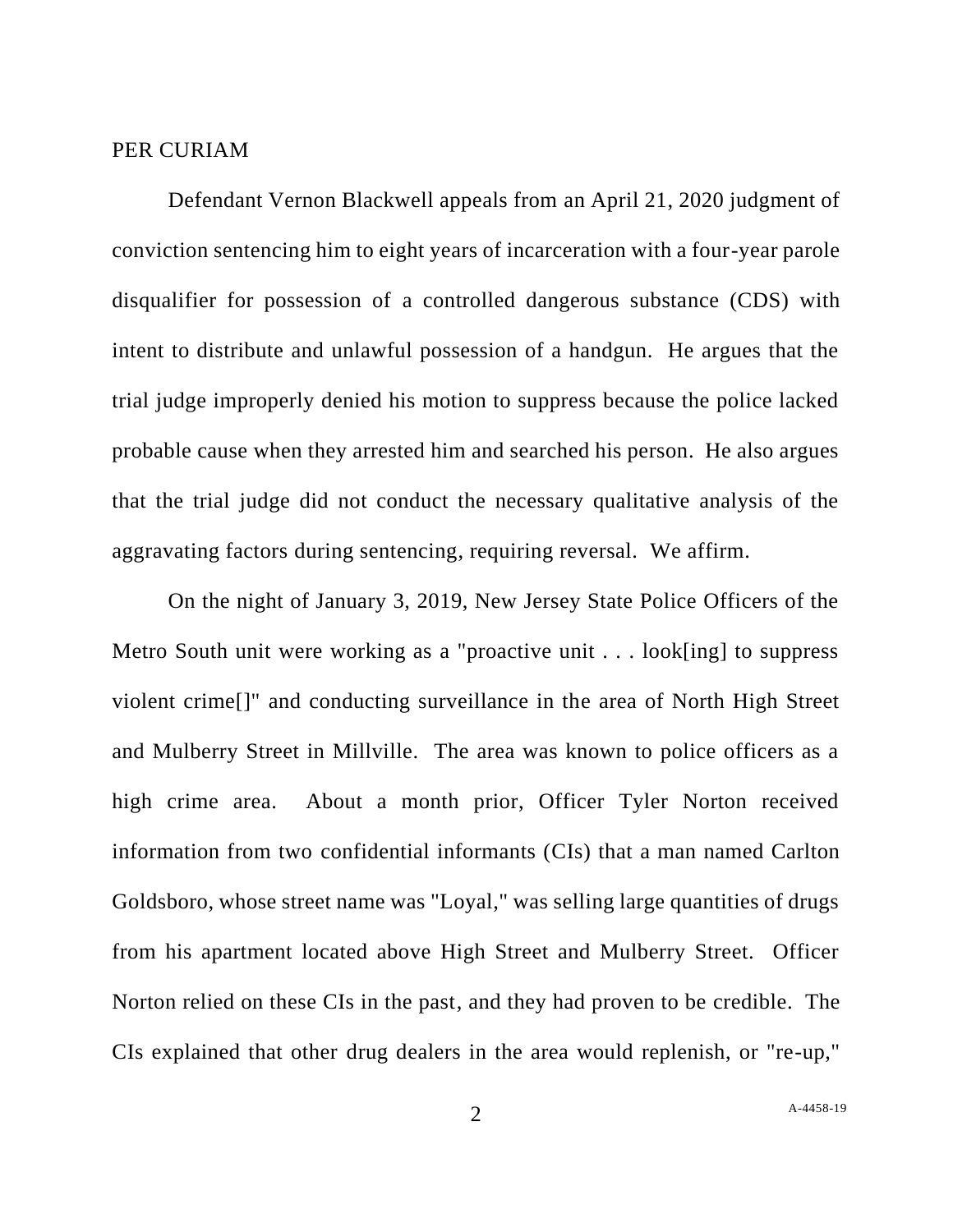their supply from Goldsboro. The officers were familiar with Goldsboro's history of dealing narcotics.

Two surveillance teams consisting of four officers each set up in the area. The officers drove by the area to verify that Goldsboro was outside and then assumed their surveillance positions approximately 100 yards away. Using binoculars, they observed him leaning against a building and smoking a cigarette at the intersection of North High and East Mulberry Streets. They next observed a white 2012 Chevy Malibu with tinted windows pull up and park in the area where Goldsboro was standing. Goldsboro threw his cigarette down and approached the vehicle while the passenger, subsequently identified as defendant, exited the vehicle and met with Goldsboro. The officers observed Goldsboro remove a black bag from the front pocket of his sweatshirt and hand it to defendant. Defendant then gave Goldsboro money. The officers believed that they had just observed a hand-to-hand drug transaction and followed defendant once he got back in his car and drove away.

The officers followed defendant back to an apartment complex and parked directly behind him. When defendant exited his vehicle, they immediately exited their cars, approached him, announced "State Police, you're under arrest[,]" and tackled him. One officer alerted the others to the presence of a

3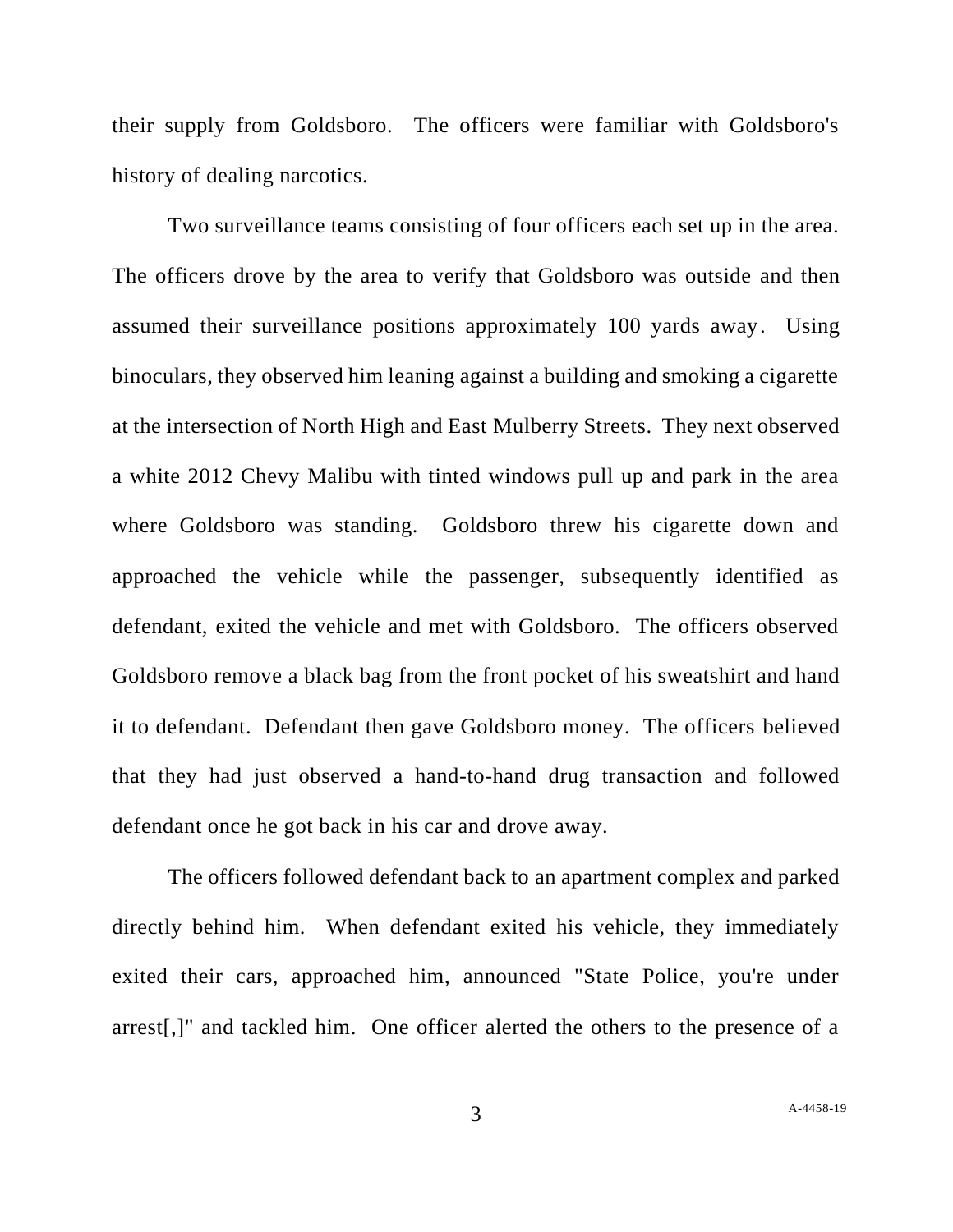handgun in defendant's waistband. They subdued defendant and removed the gun from his waistband. Defendant was handcuffed and searched. A search of defendant's person found cocaine and heroin in a black bag in defendant's left pocket, as well as a small amount of marijuana, a digital scale, \$2,500 in cash, and pills.

Defendant was charged with committing two counts of second-degree possession with intent to distribute a CDS, N.J.S.A.  $2C:35-5(a)(1)$  and  $(b)(2)$ (counts two and four); two counts of third-degree possession of CDS, N.J.S.A.  $2C:35-10(a)(1)$  (counts five and six); second-degree possession of a firearm while committing a CDS offense, N.J.S.A. 2C:39-4.1(a) (count nine); thirddegree receiving stolen property, N.J.S.A. 2C:20-7(a) (count ten); third-degree resisting arrest, N.J.S.A. 2C:29-2(a)(3)(a) (count eleven); and second-degree certain persons not to have a weapon. N.J.S.A. 2C:39-7(b)(1) (count twelve).

After a three-day hearing, a judge denied defendant's motion to suppress by order dated November 22, 2019. On February 3, 2020, defendant pleaded guilty to one count of second-degree possession with intent to distribute CDS (count two) and one count of second-degree unlawful possession of a weapon (count seven). On April 21, 2020, the judge sentenced defendant to two concurrent terms of eight years' incarceration with four-year parole bars.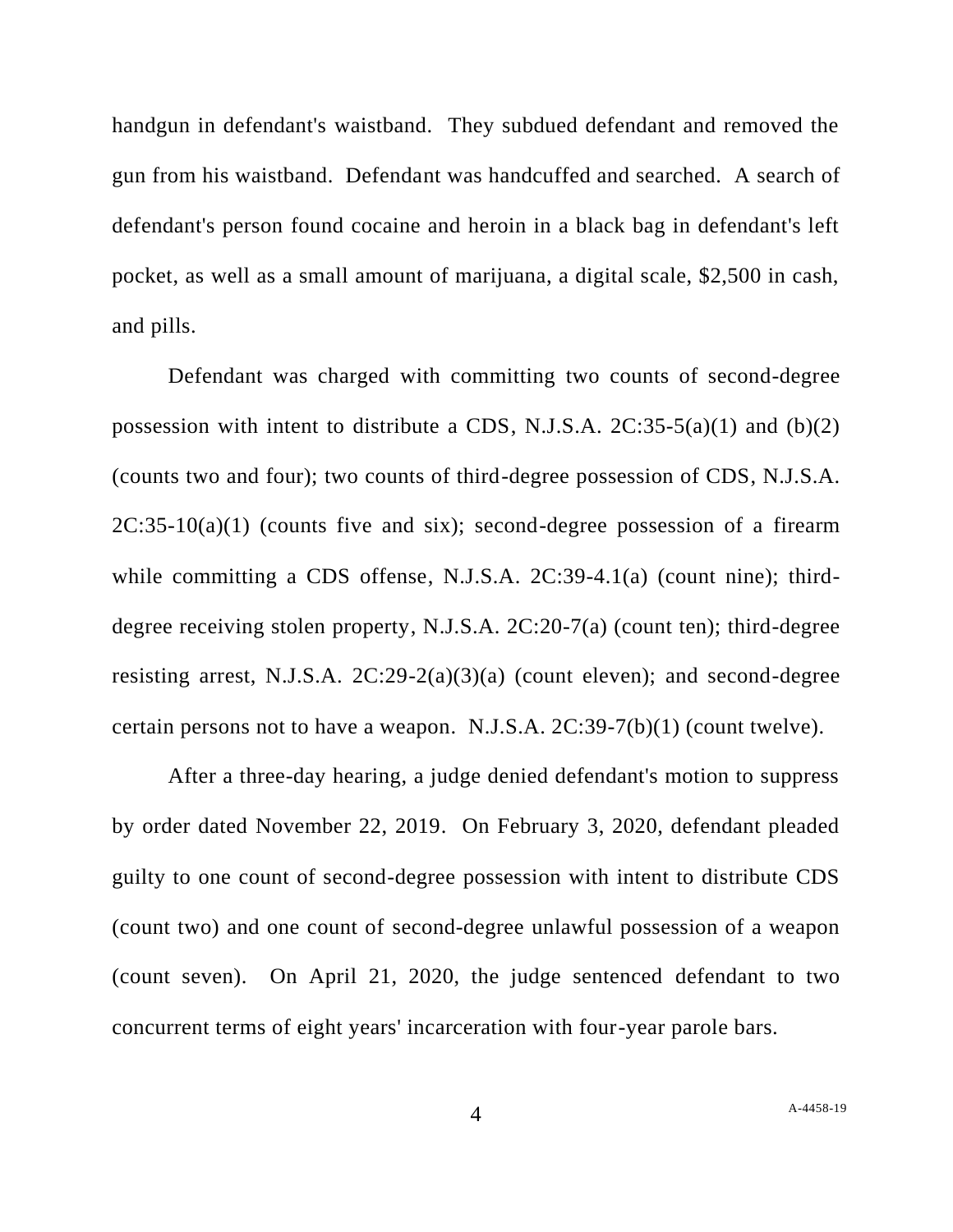On appeal, defendant presents the following arguments for our consideration:

### POINT I

THE TRIAL COURT ERRED IN DENYING DEFENDANT'S MOTION TO SUPPRESS EVIDENCE FOUND DURING THE WARRANTLESS SEARCH OF DEFENDANT'S PERSON.

# POINT II

DEFENDANT'S SENTENCE IS EXCESSIVE AND THE COURT FAILED TO EXPLAIN THE REASONS FOR ITS IMPOSITION. THEREFORE, THE SENTENCE MUST BE VACATED AND THE MATTER REMANDED FOR RESENTENCING.

Our review of the judge's denial of a suppression motion is limited. State v. Handy, 206 N.J. 39, 44-45 (2011). We "must uphold the factual findings underlying the trial court's decision so long as those findings are 'supported by sufficient credible evidence in the record.'" State v. Elders, 192 N.J. 224, 243 (2007) (quoting State v. Elders, 386 N.J. Super. 208, 228 (App. Div. 2006)). We "should not disturb the trial court's findings merely because 'it might have reached a different conclusion were it the trial tribunal' or because 'the trial court decided all evidence or inference conflicts in favor of one side' in a close case."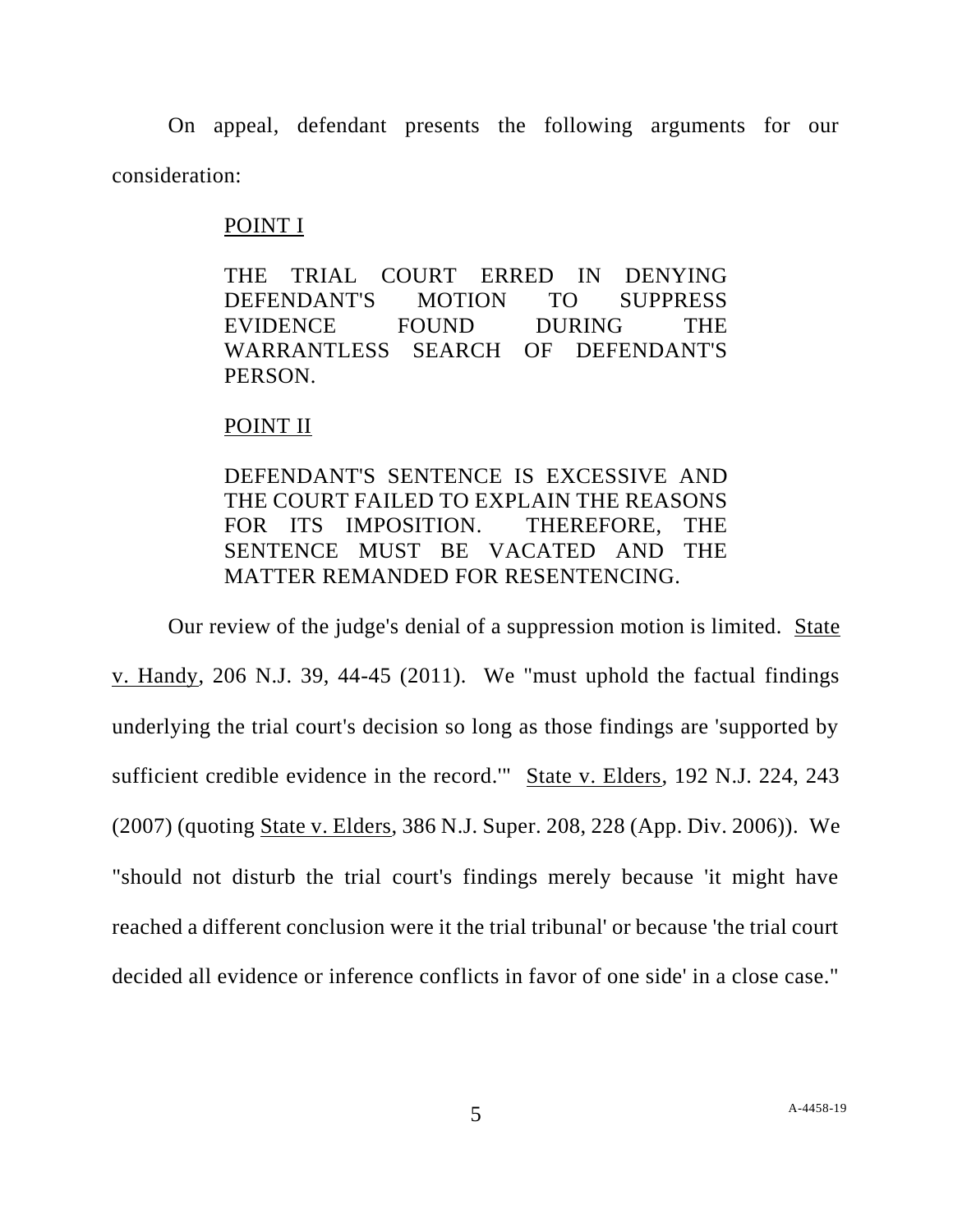Id. at 244 (quoting State v. Johnson, 42 N.J. 146, 162 (1964)). Issues of law, however, are reviewed de novo. State v. Gandhi, 201 N.J. 161, 176 (2010).

Both the United States and New Jersey Constitutions protect against unreasonable searches and seizures. State v. Baum, 199 N.J. 407, 421 (2009). "A warrantless search is presumed invalid [unless] it falls within a judicially cognizable exception to the warrant requirement." State v. Valencia, 93 N.J. 126, 133 (1983). The State must demonstrate by a preponderance of the evidence that an exception to the warrant requirement applies and that the challenged search and seizure was legal. Ibid This case involves the search incident to arrest exception identified by the U.S. Supreme Court in Chimel v. California, 395 U.S. 752, 763 (1969). A valid search incident to arrest requires police officers to have had probable cause to make the arrest.

"The standards for determining probable cause to arrest and probable cause to search are identical." State v. Moore, 181 N.J. 40, 45 (2004). "Probable cause exists where the facts and circumstances within . . . [the officers'] knowledge and of which they had reasonably trustworthy information [are] sufficient in themselves to warrant a [person] of reasonable caution in the belief that an offense has been or is being committed." Schneider v. Simonini, 163 N.J. 336, 361 (2000) (first and second alterations in original) (internal quotation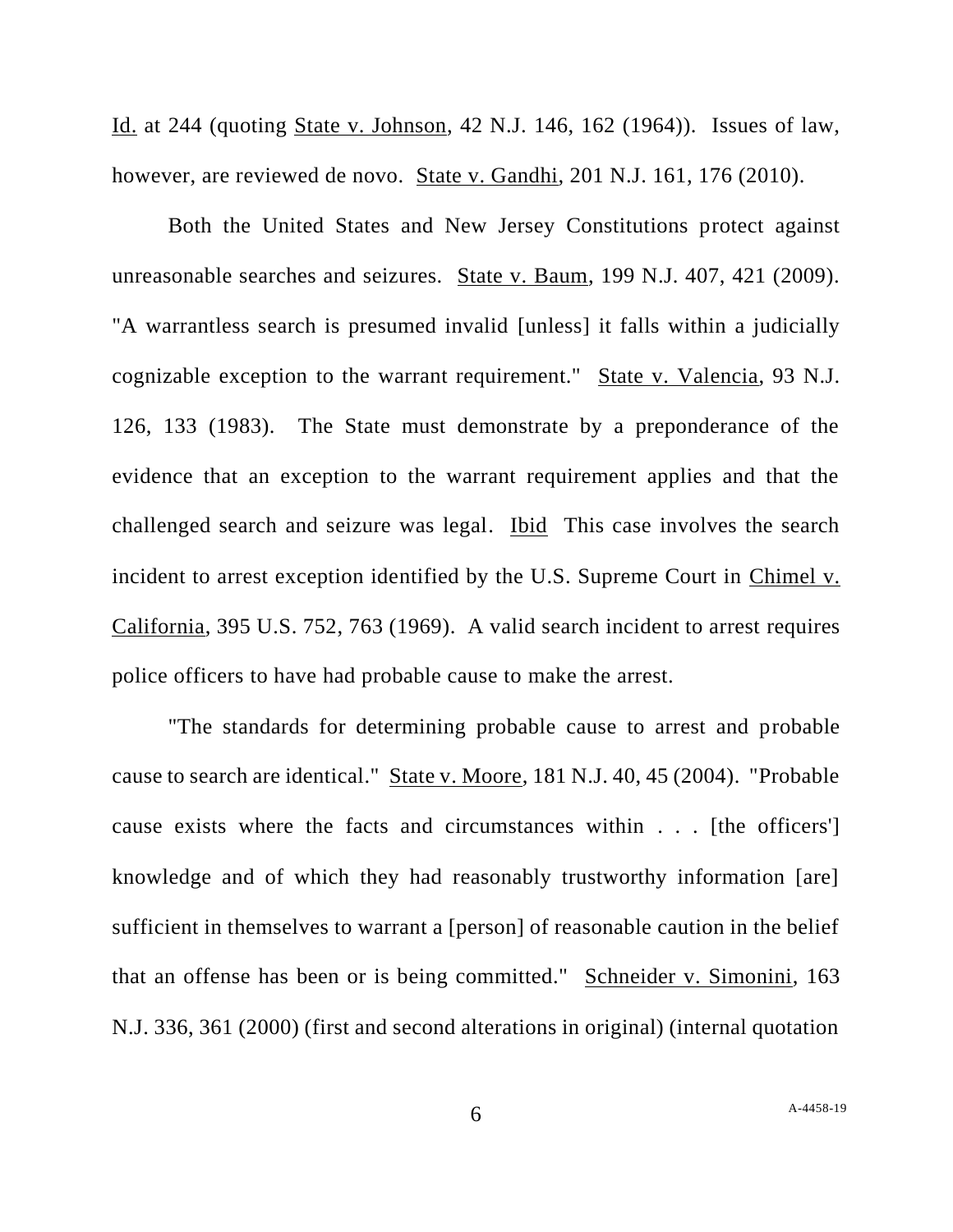marks omitted). In determining whether probable cause exists, this court must view the totality of the circumstances from the standpoint of an objectively reasonable officer. State v. Gibson, 218 N.J. 277, 293 (2014). The personal observations of law enforcement officers are generally regarded as highly reliable and sufficient to establish probable cause. See State v. O'Neal, 190 N.J. 601, 613-14 (2007); Moore, 181 N.J. at 46-47.

Probable cause arising from a CI's tip is evaluated under the totality of the circumstances test. State v. Keyes, 184 N.J. 541, 555-56 (2005). An informant's veracity and basis of knowledge are two highly relevant factors when considering the totality of the circumstances, and a "deficiency in one of those factors may be compensated for, . . . by a strong showing as to, or by some other, or some other indicia of reliability." Ibid. (quoting State v. Zutic, 155 N.J. 103, 110-11 (1998)).

With these guiding principles in mind, we reject defendant's argument that the officers lacked probable cause. The State police were conducting an operation to combat violent crime in the high-crime area where Goldsboro's home was located.  $\frac{1}{1}$  Two reliable CIs had informed police that Goldsboro was

<sup>&</sup>lt;sup>1</sup> The mere fact that the venue of a citizen's stop by police is known to be a high crime area does not mean that citizens have lesser constitutional protection to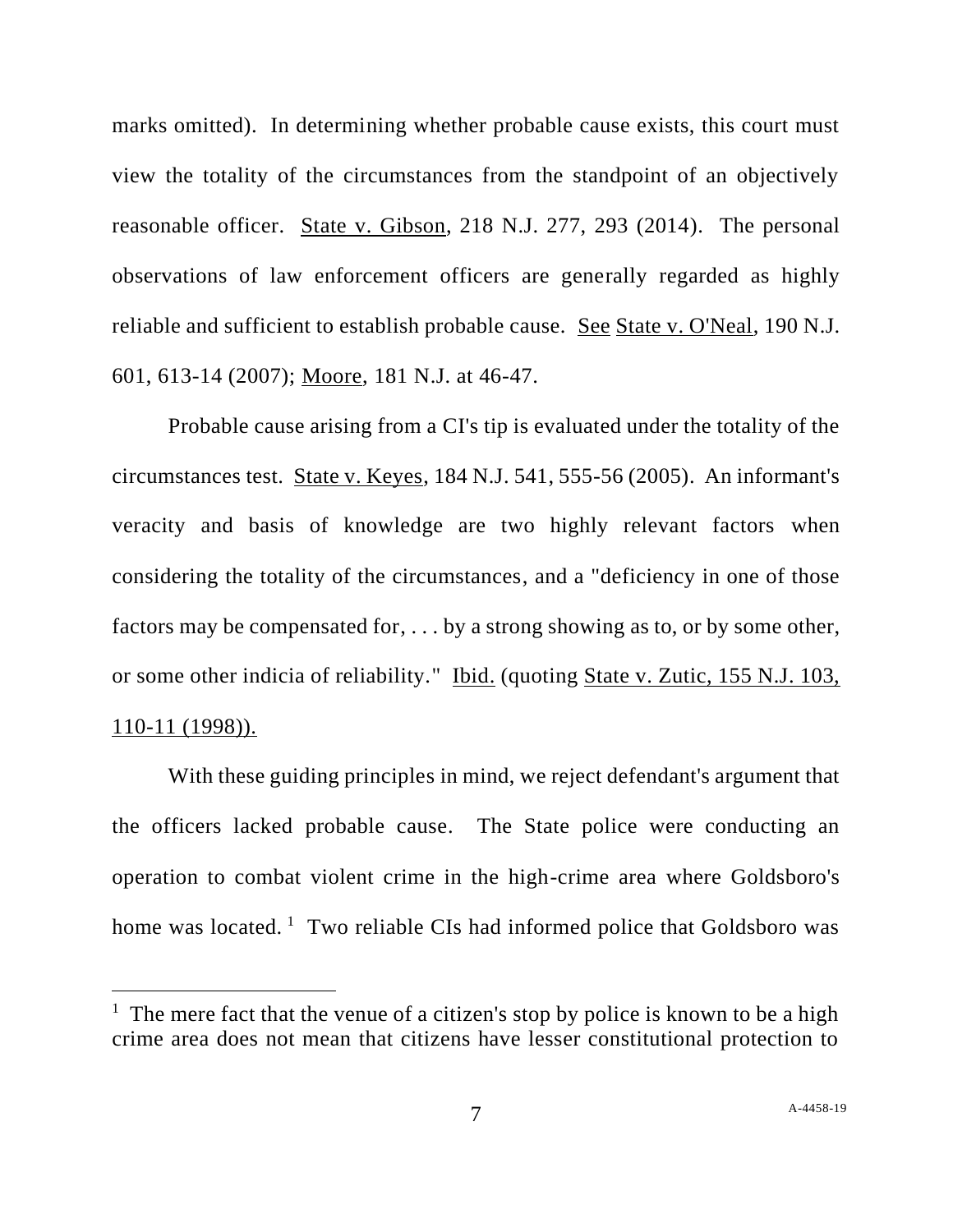selling drugs to dealers out of his apartment. The police knew of Goldsboro's drug-dealing activities. Acting on the tips, they set up surveillance outside Goldsboro's apartment. Goldsboro was outside smoking a cigarette when police observed defendant pull up, get out of his car, and approach Goldsboro. Goldsboro handed defendant a black bag and in exchange defendant handed him money. Based on their experience, the officers believed they had witnessed a hand-to-hand drug transaction. The totality of the circumstances more than sufficiently established probable cause to believe defendant had purchased and remained in possession of narcotics. See Moore, 181 N.J. at 46-47 (noting probable cause to arrest existed where: 1) the officer conducting surveillance "was an experienced narcotics officer[;]" 2) he had previously made arrests in the neighborhood which was known for heavy drug trafficking; and 3) "[u]sing binoculars, [the officer] observed three men move away from the group to the back of a vacant lot, and he saw defendant and his companion give money to the third person in exchange for small unknown objects"); Cf. State v. Pineiro, 181 N.J. 13, 28 (2004) (finding no probable cause because unlike in Moore, there was "no observation of currency or anything else exchanged, rather, there was

be free of unreasonable searches and seizures. See State v. Shaw, 213 N.J. 398, 420 (2012).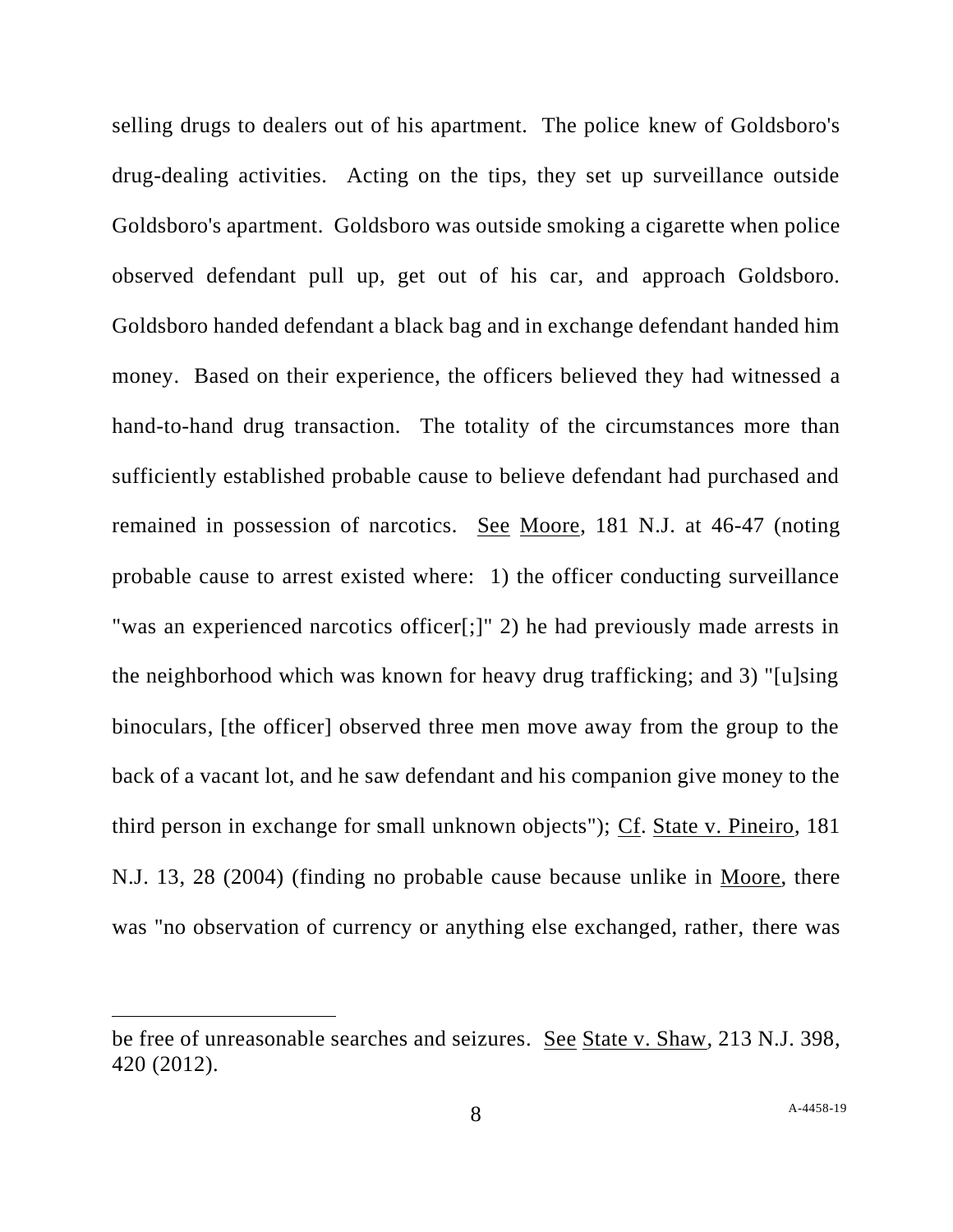merely a transfer of a cigarette pack" and there was "no proof of 'regularized police experience that objects such as [hard cigarette packs] are the probable containers of drugs.'") (alternation in original) (quoting State v. Demeter, 124 N.J. 374, 385-86 (1991)).

We review a sentencing decision for an abuse of discretion. State v. Miller, 237 N.J. 15, 28 (2019). We must "consider whether the trial court has made findings of fact that are grounded in competent, reasonably credible evidence and whether 'the factfinder [has] appl[ied] correct legal principles in exercising its discretion.'" State v. Blackmon, 202 N.J. 283, 297 (2010) (alterations in original) (quoting State v. Roth, 95 N.J. 334, 363 (1984)). We may not substitute our judgment for that of the sentencing court. State v. Fuentes, 217 N.J. 57, 70 (2014). Rather, we must affirm a sentence unless a trial court violated the sentencing guidelines, found aggravating or mitigating factors not based on competent and credible evidence in the record, or applied the guidelines in such a manner as to "make[] the sentence clearly unreasonable so as to shock the judicial conscience." Miller, 237 N.J. at 28 (quoting Fuentes, 217 N.J. at 70).

When sentencing a defendant, a court must identify and balance the aggravating and mitigating factors pursuant to N.J.S.A. 2C:44-1(a) and (b), and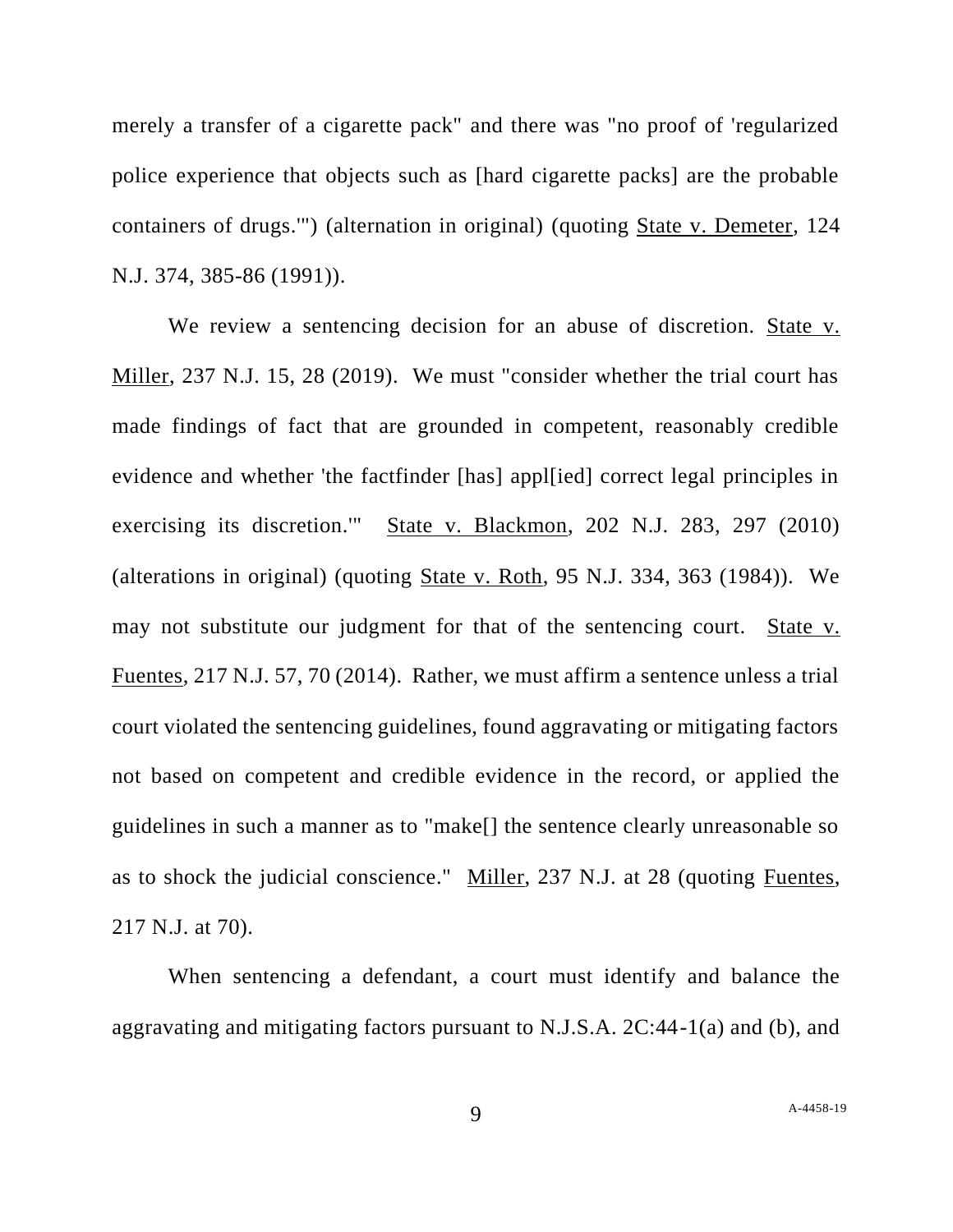explain the factual basis supporting its findings. Fuentes, 217 N.J. at 73, 81. "It is sufficient that the trial court provides reasons for imposing its sentence that reveal the court's consideration of all applicable mitigating factors in reaching its sentencing decision." State v. Bieniek, 200 N.J. at 609 (2010). "After balancing the factors, the trial court may impose a term within the permissible range for the offense." Id. at 608.

We also reject defendant's argument his sentence was excessive. Defendant argues that the judge failed to "engage in a qualitative analysis of [aggravating factors three, six, and nine] and to explain the reasons behind [defendant's] sentence." Each of the two counts to which defendant pled guilty were second-degree offenses subject to a presumption of incarceration between five and ten years pursuant to N.J.S.A. 2C:43-6(a). Here, the judge found that aggravating factors outweighed the mitigating factors and sentenced defendant to eight years on each count to run concurrently. The parole bar was statutorily mandated. See N.J.S.A. 2C:43-6(b).

Contrary to defendant's argument, the judge sufficiently explained his reasons for finding the three aggravating factors:

> I have reviewed the Presentence Report that's contained within the eCourts case jacket. I will make the following findings with regard to both the aggravating and mitigating factors.